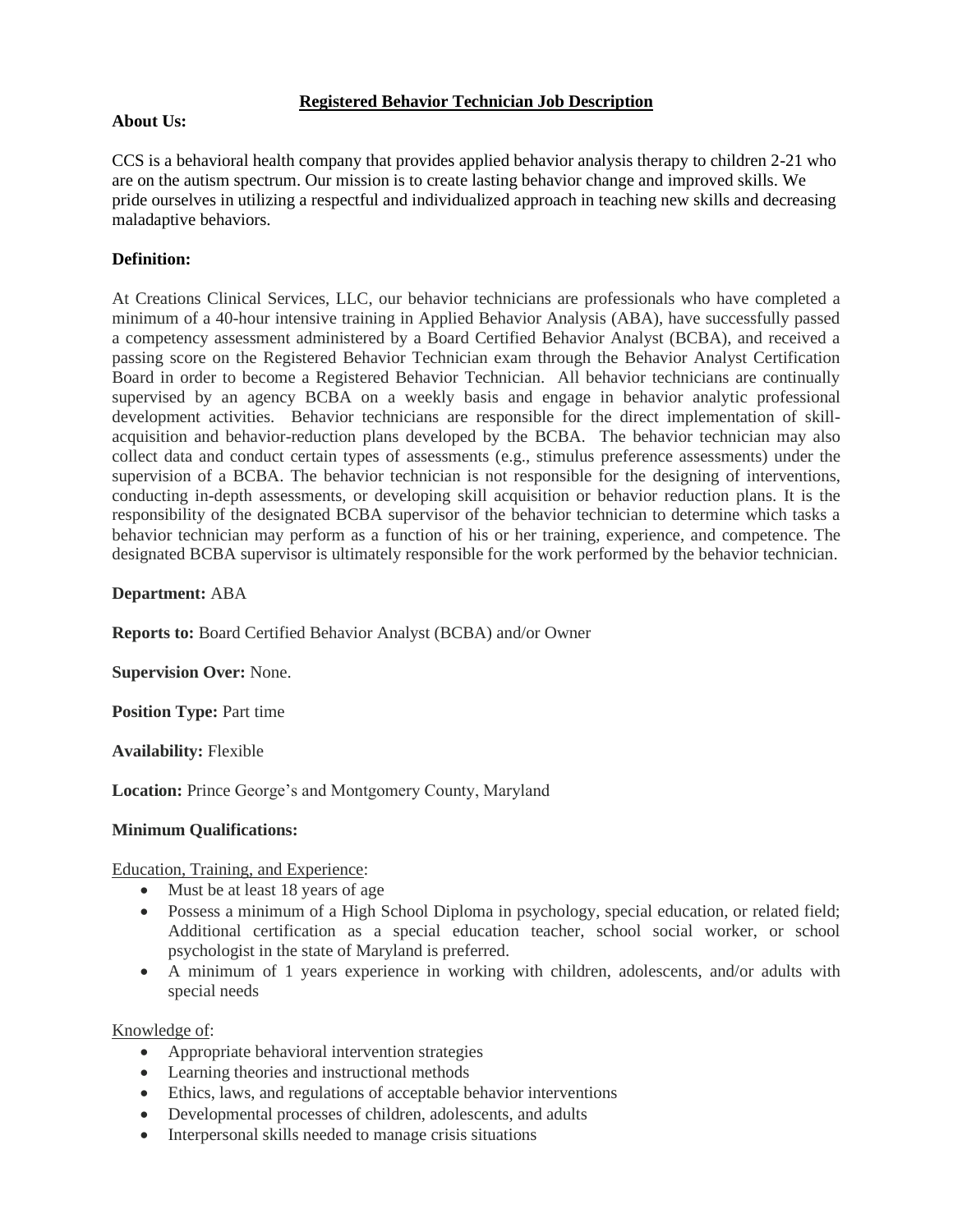- Technology, such as Microsoft Word, Excel, and PowerPoint
- Correct English grammar, punctuation, and spelling
- *Bilingual applicants strongly encouraged to apply*

## Skills and Abilities to:

- Assess situations and make proper judgments
- Understand behavioral situations and react accordingly in an ethical manner
- Objectively analyze crisis situations
- Respond quickly to emergency situations
- Communicate effectively and make recommendations to various agency staff and outside professionals, groups, or individuals
- Perform general clerical duties including maintain accurate client records and preparing clear and concise reports
- Communicate effectively in both oral and written form with a diverse group of clients, parents/caregivers, school personnel, and other agency staff
- Use a computer and behavioral software to prepare documents and maintain client records
- Work independently and make decisions within the framework of established guidelines
- Follow guidance from senior level staff to enhance own professional development
- Work with a diverse team of professionals in a respectful manner
- Supervise clients during treatment sessions

#### Other Requirements:

- Successful completion of criminal history background check, and drug testing
- Ability to lift a minimum of 25 lbs.

#### **Job Duties:**

- Provide direct behavioral services to clients in individual and group sessions
- Run skill acquisition programs with clients using Applied Behavior Analysis and Verbal Behavior Analysis
- Complete weekly program writing and maintain client's program book
- Work with Board Certified Behavior Analysts and/or Board Certified Assistant Behavior Analysts to implement individualized treatment plans
- Collect data and graph data as instructed using technological programs, such as Microsoft Excel or behavioral software (e.g., ABAdesk)
- Maintain respect and confidentiality for all clients
- Maintain professional and technical knowledge by attending educational workshops; reviewing professional publications; establishing personal networks; and participating in professional societies
- Maintain and protect the well-being of all clients during treatment sessions and when emergency crisis situations arise
- Other job duties as assigned by the BCBA or other administrator

## **Additional Job Requirements:**

- Attend and successfully complete the following prior to beginning job (Failure to successfully complete these trainings can jeopardize the ability to be employed at the agency):
	- o New staff orientation
	- o First Aid/CPR/AED
	- o HIPAA/HITECH/FERPA Training
	- o Use of data collection and portfolio apps, such as ABAdesk
	- o A 40-hour training by our agency on Applied Behavior Analysis that is based upon the Behavior Analyst Certification Board's Registered Behavioral Technician Task List,